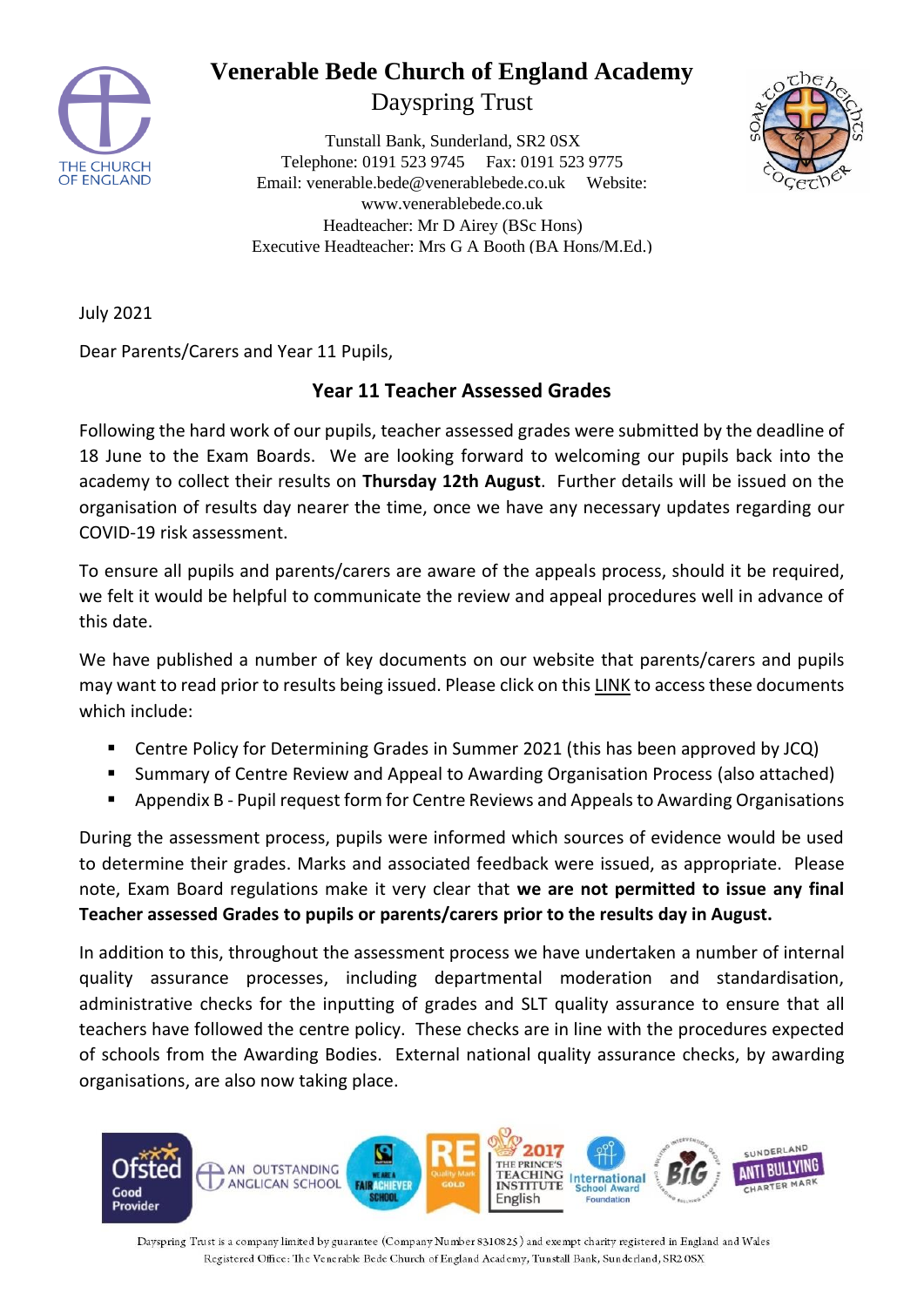This transparency, as well as thorough quality assurance , should result in pupils being awarded grades which are in line with the assessment materials they have completed. However, should a pupil wish to submit a centre review or appeal to an awarding organisation they will need to follow the attached **'Centre Review and Appeals Process'**.

We hope that by having this information in advance, both pupils and parents/carers will understand the grounds on which an appeal about GCSE results can be made.

If you have any queries, please feel free to contact us via email (Exams@venerablebede.co.uk) and we will endeavour to respond to you as soon as possible.

Yours faithfully,

bird Airey.

Mr. D. Airey **Mrs. T. Burgess** Headteacher Deputy Headteacher



Dayspring Trust is a company limited by guarantee (Company Number 8310825) and exempt charity registered in England and Wales Registered Office: The Venerable Bede Church of England Academy, Tunstall Bank, Sunderland, SR2 OSX